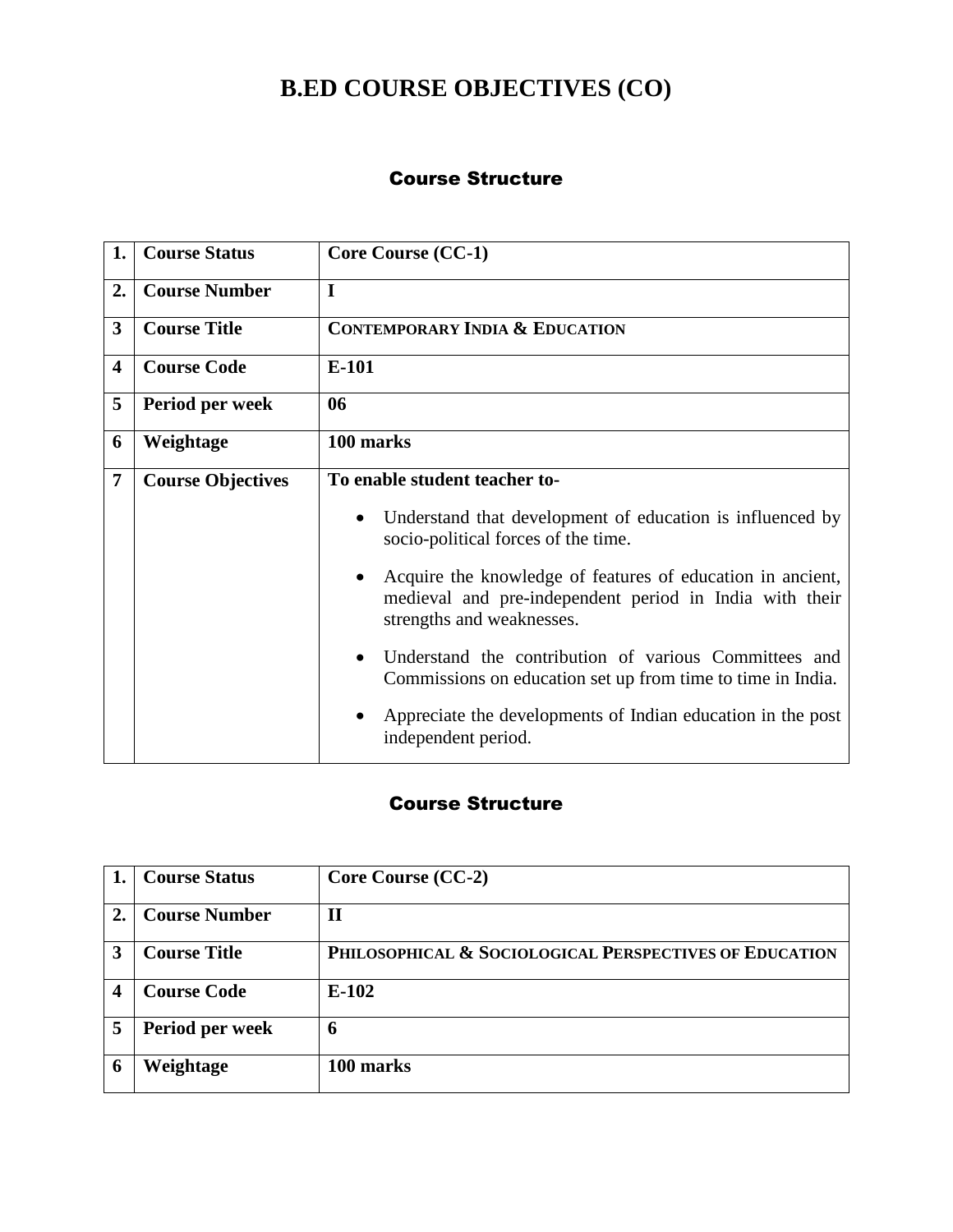| <b>Course Objectives</b> | To enable student-teachers to-                                                                                               |  |  |
|--------------------------|------------------------------------------------------------------------------------------------------------------------------|--|--|
|                          | Answer three basic questions-what, why and how of the<br>$\bullet$<br>Education.                                             |  |  |
|                          | Develop an understanding of contribution of Indian and<br>$\bullet$<br>Western philosophers.                                 |  |  |
|                          | Build their own view about different Indian religion and<br>$\bullet$<br>respect them.                                       |  |  |
|                          | Describe the role of education in desirable social change and<br>$\bullet$<br>socio-economic development.                    |  |  |
|                          | Transform one-self and society to empower people to assure<br>$\bullet$<br>responsibilities for creating sustainable future. |  |  |

| 1.                      | <b>Course Status</b>     | Core Course (CC-3)                                                                                                                                                                                                                                                                                                                                                                                                                                        |  |  |
|-------------------------|--------------------------|-----------------------------------------------------------------------------------------------------------------------------------------------------------------------------------------------------------------------------------------------------------------------------------------------------------------------------------------------------------------------------------------------------------------------------------------------------------|--|--|
| 2.                      | <b>Course Number</b>     | III                                                                                                                                                                                                                                                                                                                                                                                                                                                       |  |  |
| 3                       | <b>Course Title</b>      | <b>GROWING UP AS A LEARNER</b>                                                                                                                                                                                                                                                                                                                                                                                                                            |  |  |
| $\overline{\mathbf{4}}$ | <b>Course Code</b>       | $E-103$                                                                                                                                                                                                                                                                                                                                                                                                                                                   |  |  |
| 5                       | Period per week          | 6                                                                                                                                                                                                                                                                                                                                                                                                                                                         |  |  |
| 6                       | Weightage                | 100 marks                                                                                                                                                                                                                                                                                                                                                                                                                                                 |  |  |
| 7                       | <b>Course Objectives</b> | To enable student-teacher to-<br>Acquire the basic principles of psychology of learners.<br>Understand learner characteristics and implications for<br>teaching-learning.<br>Understand learner's mental health problems and choose<br>$\bullet$<br>appropriate strategies to cope with such problems.<br>Apply various psychological principles and approaches to<br>learning.<br>Appreciate the role of psychology in the teaching-learning<br>process. |  |  |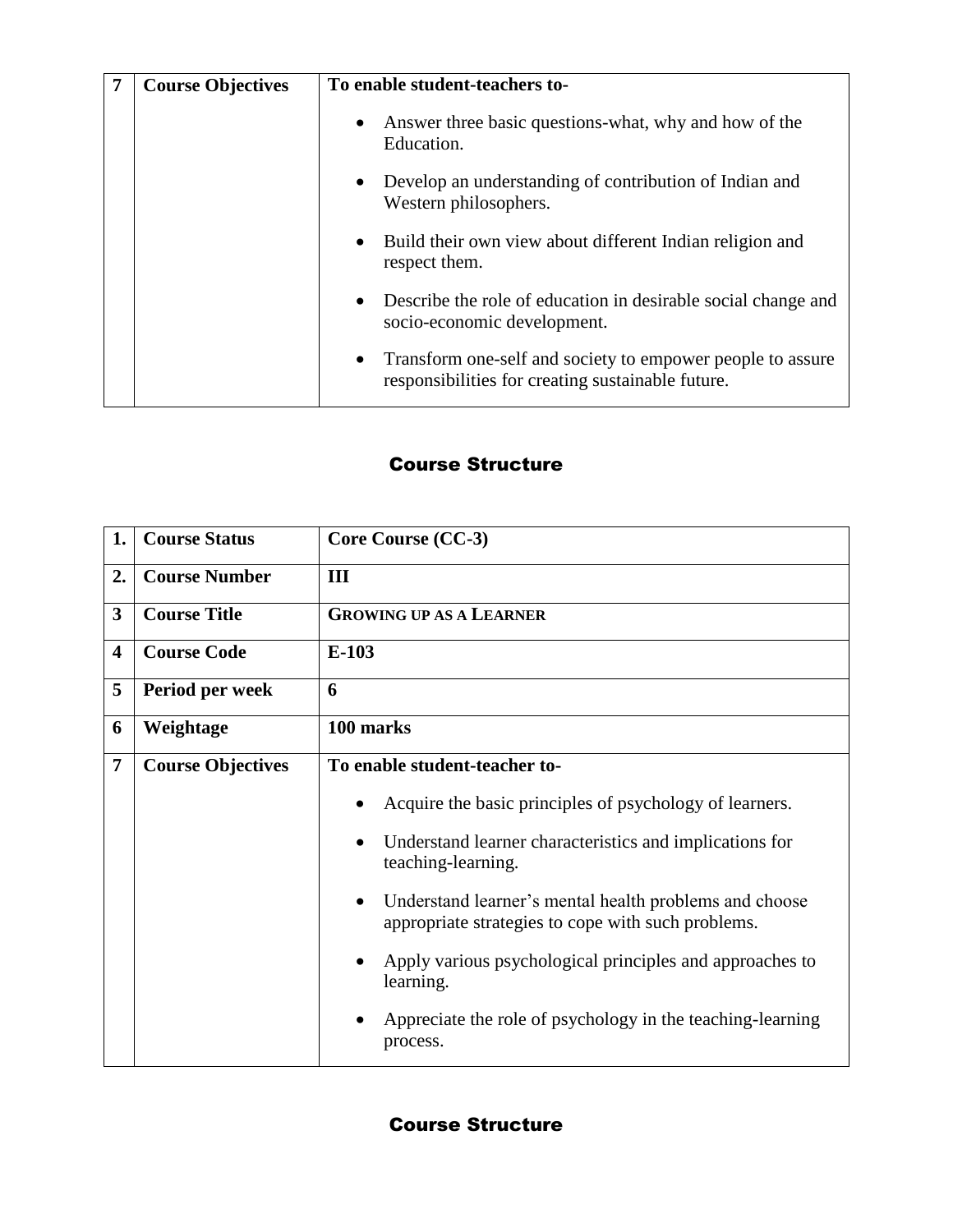| 1.                      | <b>Course Status</b>     | <b>Core Course (CC-4)</b>                                                                           |  |  |
|-------------------------|--------------------------|-----------------------------------------------------------------------------------------------------|--|--|
| 2.                      | <b>Course Number</b>     | IV                                                                                                  |  |  |
| 3                       | <b>Course Title</b>      | TEACHER, TEACHING AND TECHNOLOGY                                                                    |  |  |
| $\overline{\mathbf{4}}$ | <b>Course Code</b>       | $E-104$                                                                                             |  |  |
| 5                       | Period per week          | 6                                                                                                   |  |  |
| 6                       | Weightage                | 100 marks                                                                                           |  |  |
| 7                       | <b>Course Objectives</b> | To enable student-teachers to-<br>To acquire theoretical basis of educational technology and to     |  |  |
|                         |                          | develop awareness about recent developments in the areas of<br>educational technology.              |  |  |
|                         |                          | To equip them with various technologies to apply for<br>improving instructional practices           |  |  |
|                         |                          | To develop teaching skills required for<br>effective<br>instructional and institutional management. |  |  |
|                         |                          | To manage teaching and learning effectively and efficiently.                                        |  |  |
|                         |                          | To identify and implement instructional strategies in<br>different teaching-learning situations.    |  |  |

| 1. | <b>Course Status</b>     | Core Course (CC-5)                                                                                                  |  |  |
|----|--------------------------|---------------------------------------------------------------------------------------------------------------------|--|--|
| 2. | <b>Course Number</b>     | $\overline{\mathbf{I}}$                                                                                             |  |  |
| 3  | <b>Course Title</b>      | <b>CREATING AN INCLUSIVE SCHOOL</b>                                                                                 |  |  |
| 4  | <b>Course Code</b>       | E-301                                                                                                               |  |  |
| 5  | Period per week          | 3                                                                                                                   |  |  |
| 6  | <b>Weightage</b>         | 50 marks                                                                                                            |  |  |
| 7  | <b>Course Objectives</b> | To enable student-teachers to-                                                                                      |  |  |
|    |                          | Understand the concept and nature of inclusive education<br>$\bullet$                                               |  |  |
|    |                          | Understand the global and national commitments towards<br>$\bullet$<br>the education of children with diverse needs |  |  |
|    |                          | conducive teaching learning environment<br>Prepare<br>1n<br>$\bullet$<br>inclusive schools                          |  |  |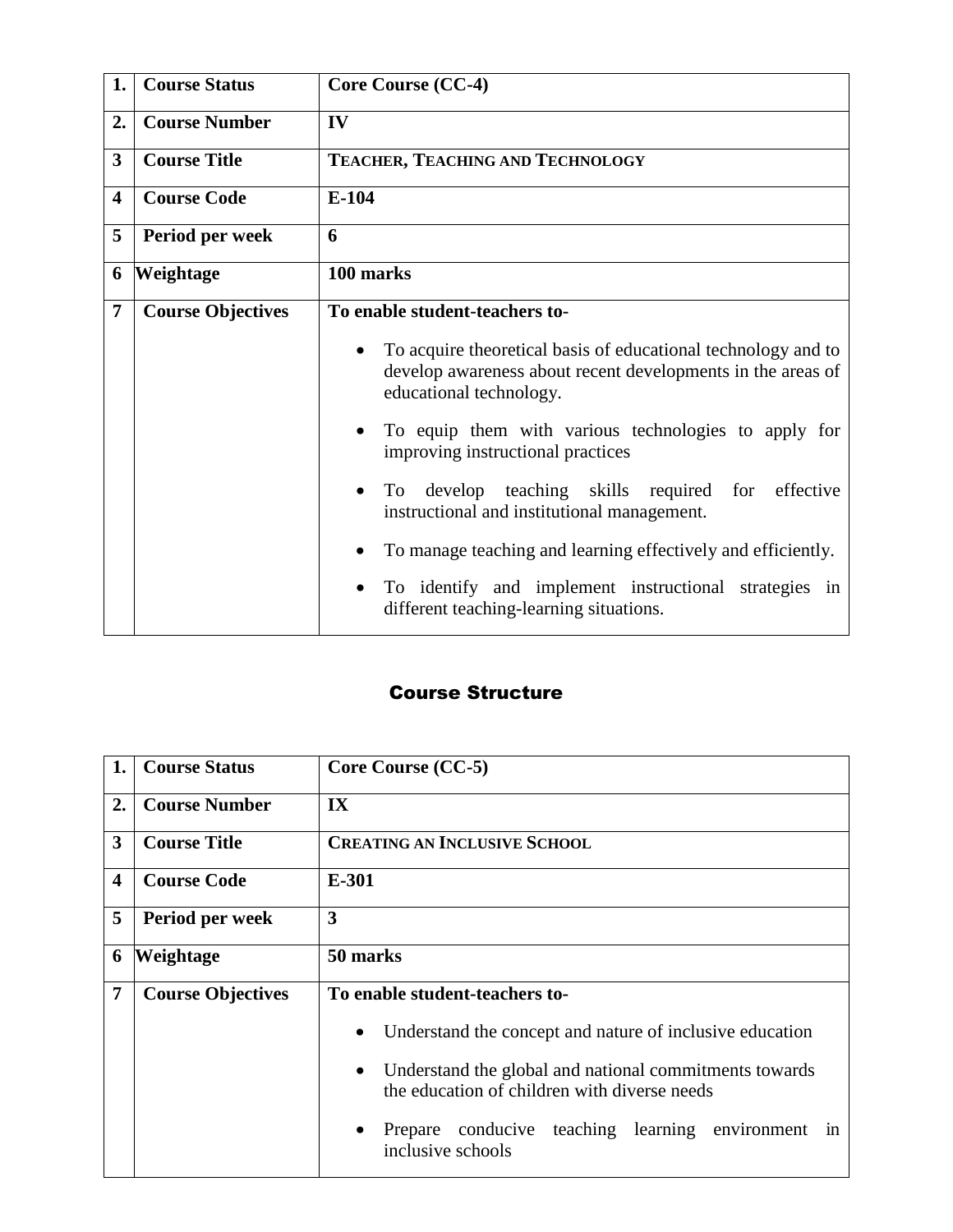|  | • Identify and utilize existing resources for promoting |  |  |  |
|--|---------------------------------------------------------|--|--|--|
|  | inclusive practices                                     |  |  |  |
|  |                                                         |  |  |  |
|  |                                                         |  |  |  |
|  |                                                         |  |  |  |
|  |                                                         |  |  |  |
|  |                                                         |  |  |  |

| 1.             | <b>Course Status</b>     | Core Course (CC-6)                                                                                                                                                           |  |  |
|----------------|--------------------------|------------------------------------------------------------------------------------------------------------------------------------------------------------------------------|--|--|
| 2.             | <b>Course Number</b>     | $\mathbf{X}$                                                                                                                                                                 |  |  |
| 3              | <b>Course Title</b>      | <b>GENDER, SCHOOL AND SOCIETY</b>                                                                                                                                            |  |  |
| 4              | <b>Course Code</b>       | $E-302$                                                                                                                                                                      |  |  |
| 5              | Period per week          | $\overline{\mathbf{3}}$                                                                                                                                                      |  |  |
| 6              | Weightage                | 50 marks                                                                                                                                                                     |  |  |
| $\overline{7}$ | <b>Course Objectives</b> | To enable students-teachers to-                                                                                                                                              |  |  |
|                |                          | Sensitize the future teachers towards basic understanding of<br>various key concepts of gender studies.                                                                      |  |  |
|                |                          | Learn about gender issues in school, curriculum, textual<br>materials across disciplines, pedagogical process and its<br>interaction with class, caste, religion and region. |  |  |
|                |                          | Help them understand the contribution of women in social,<br>economic & political development of the society.                                                                |  |  |
|                |                          | Apply the conceptual tools learn regarding gender $\&$<br>sexuality to understand issues related to sexual harassment at                                                     |  |  |
|                |                          | the workplace and child sexual abuse.                                                                                                                                        |  |  |

| <b>Course Status</b> | <b>Core Course (CC-7)</b>        |
|----------------------|----------------------------------|
| <b>Course Number</b> |                                  |
| <b>Course Title</b>  | KNOWLEDGE, LANGUAGE & CURRICULUM |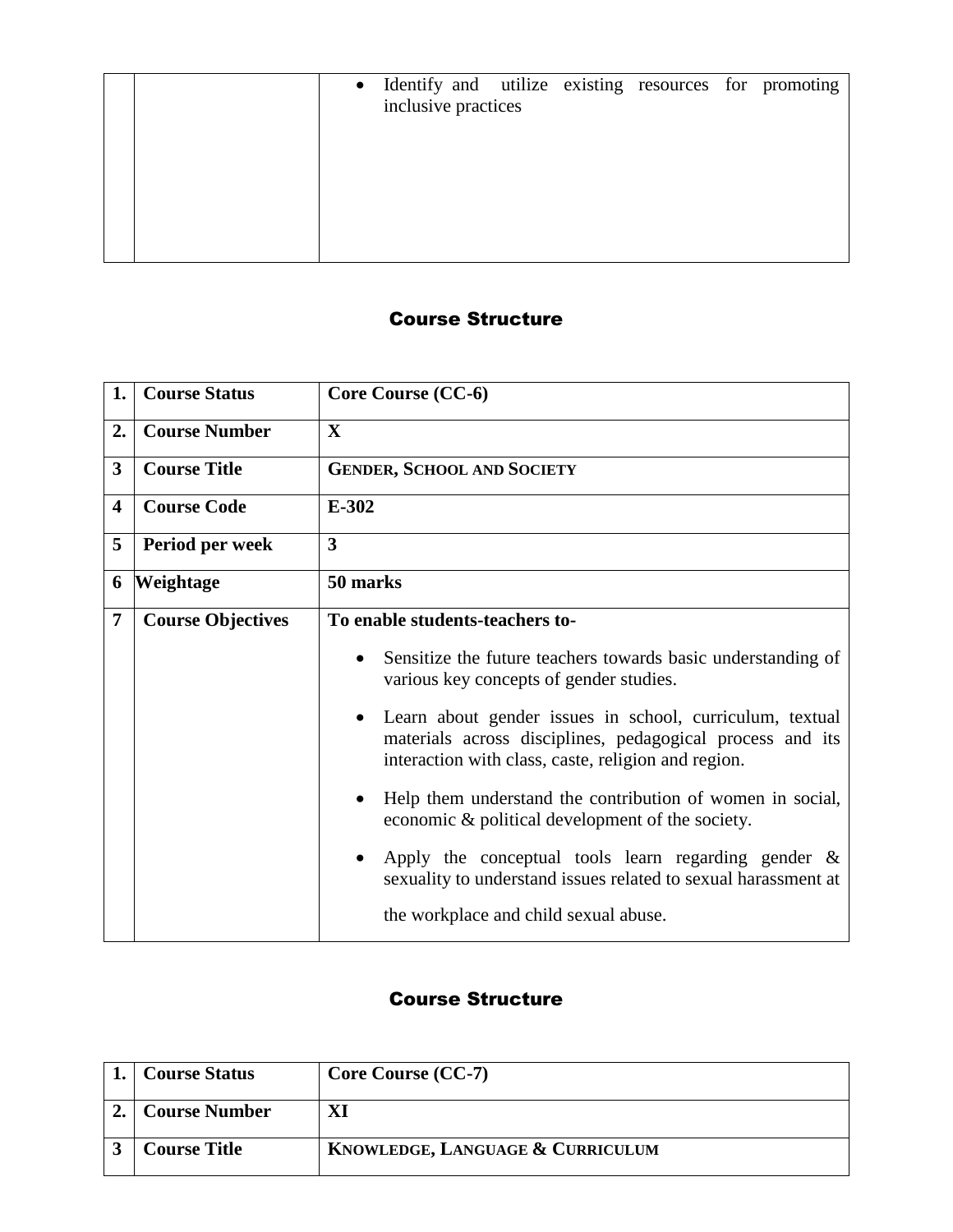| $\boldsymbol{4}$ | <b>Course Code</b>       | $E-303$                                                                         |  |
|------------------|--------------------------|---------------------------------------------------------------------------------|--|
| 5                | Period per week          | 0 <sub>3</sub>                                                                  |  |
| 6                | <b>Weightage</b>         | 50 Marks                                                                        |  |
| 7                | <b>Course Objectives</b> | To enable students teacher to-                                                  |  |
|                  |                          | Examine the Epistemological basic of education<br>$\bullet$                     |  |
|                  |                          | Understand the concept and principles of curriculum<br>$\bullet$<br>development |  |
|                  |                          | Understand the formulation of new curriculum<br>$\bullet$                       |  |
|                  |                          | Develop the ability to read & comprehend<br>$\bullet$                           |  |
|                  |                          | Develop writing skill<br>$\bullet$                                              |  |

| 1. | <b>Course Status</b>     | <b>PEDAGOGY Courses: PC-3</b>                                                                                                                    |  |  |
|----|--------------------------|--------------------------------------------------------------------------------------------------------------------------------------------------|--|--|
| 2. | <b>Course Number</b>     | XII                                                                                                                                              |  |  |
| 3  | <b>Course Title</b>      | <b>ASSESSMENT FOR LEARNING</b>                                                                                                                   |  |  |
| 4  | <b>Course Code</b>       | $E-401$                                                                                                                                          |  |  |
| 5  | Period per week          | 06                                                                                                                                               |  |  |
| 6  | Weightage                | 100 marks                                                                                                                                        |  |  |
| 7  | <b>Course Objectives</b> | To enable student-teachers to-                                                                                                                   |  |  |
|    |                          | Become cognizant of key concepts such as measurement and<br>evaluation, assessment, test examination, formative and<br>summative evaluation etc. |  |  |
|    |                          | Be exposed to different kinds of assessment that aid student<br>learning.                                                                        |  |  |
|    |                          | Learn the different characteristics of standardize test-<br>reliability, validity, norms, etc.                                                   |  |  |
|    |                          | Relate and use statistics in educational setting.                                                                                                |  |  |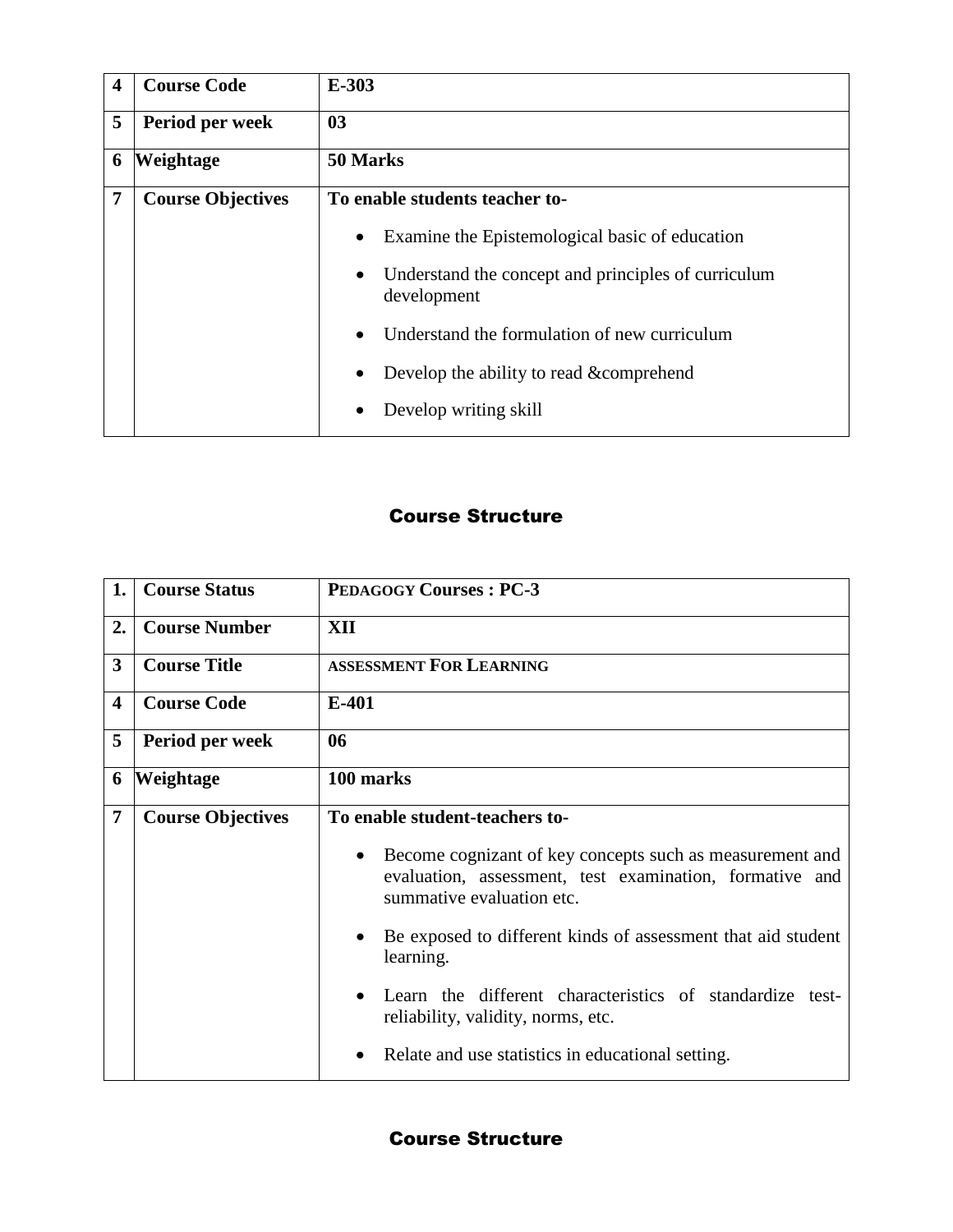| 1.                      | <b>Course Status</b>        | PEDAGOGY COURSES: PC-1 & PC-2                                                                                                     |
|-------------------------|-----------------------------|-----------------------------------------------------------------------------------------------------------------------------------|
| 2.                      | <b>Course Number</b>        | V&VI                                                                                                                              |
| s3                      | <b>Course Title</b>         | <b>TEACHING OF LANGUAGES</b>                                                                                                      |
| $\overline{\mathbf{4}}$ | <b>Course Code</b>          | E-201 TO E-203                                                                                                                    |
| 5                       | Period per week             | 6                                                                                                                                 |
| 6                       | Weightage                   | 100 marks                                                                                                                         |
| $\overline{7}$          | <b>Course Objectives of</b> | To enable student-teachers to-                                                                                                    |
|                         | <b>Languages</b>            | Understand about the nature and characteristics of a<br>language and mother tongue and the use of language.                       |
|                         |                             | Learn about the required skill and their interlinks for<br>$\bullet$<br>mastering a language.                                     |
|                         |                             | Understand the various approaches for planning<br>for<br>$\bullet$<br>successful language teaching.                               |
|                         |                             | Understand the Approaches for teaching different aspects of<br>$\bullet$<br>language.                                             |
|                         |                             | Understand about Aids and other similar available material<br>$\bullet$<br>that could be used for teaching language               |
|                         |                             | Practice the technique of obtaining feedback for self-<br>$\bullet$<br>evaluation and evaluation of student's success in learning |
|                         |                             | and using the language.                                                                                                           |

|                  | <b>Course Status</b> | PEDAGOGY COURSES : PC-1 & PC-2 |
|------------------|----------------------|--------------------------------|
| 2.               | <b>Course Number</b> | V&VI                           |
| s3               | <b>Course Title</b>  | <b>TEACHING OF LANGUAGES</b>   |
| $\boldsymbol{4}$ | <b>Course Code</b>   | E-201 TO E-203                 |
| 5                | Period per week      | 6                              |
| 6                | Weightage            | 100 marks                      |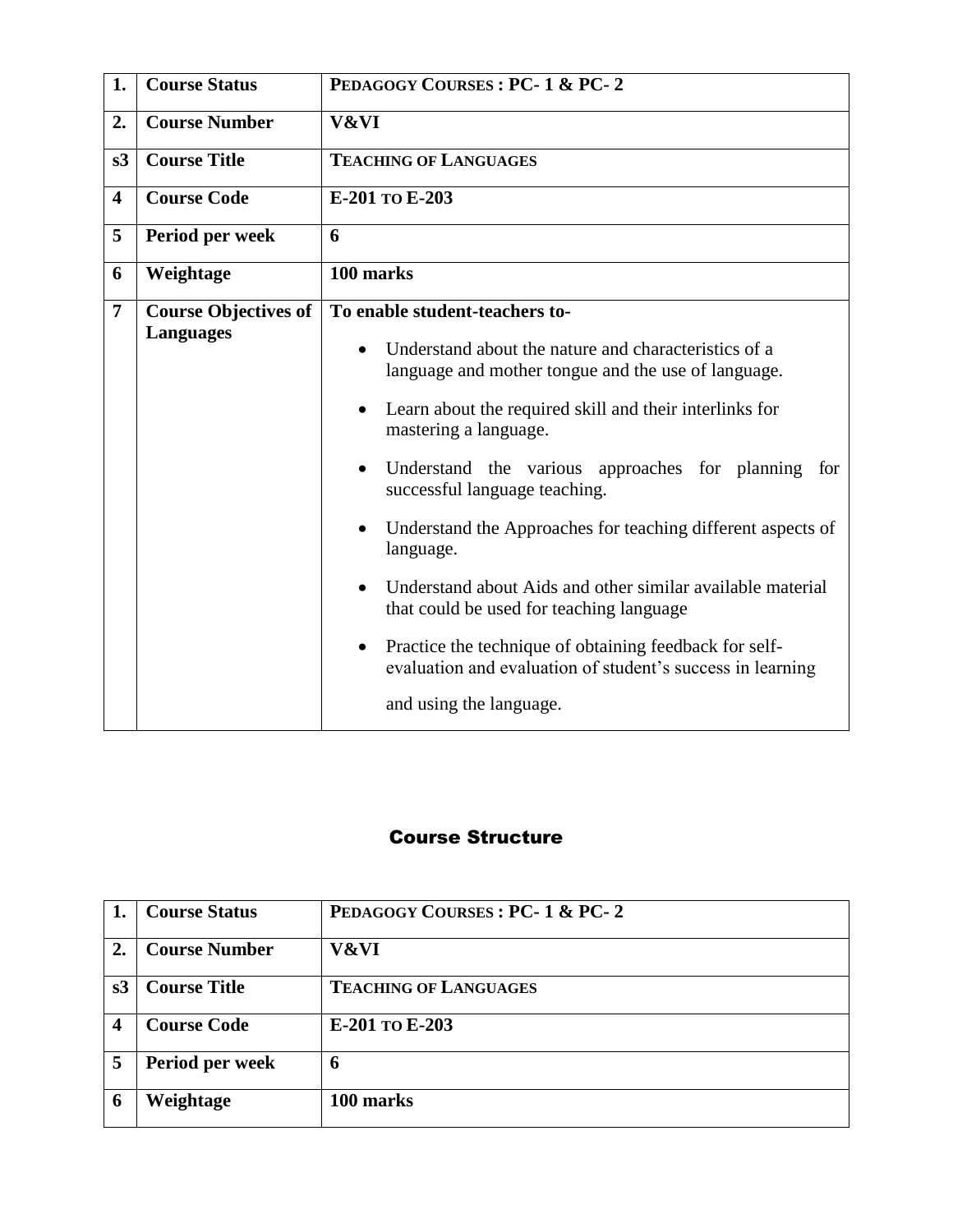| 7 | <b>Course Objectives of</b> | To enable student-teachers to-                                                                                                    |
|---|-----------------------------|-----------------------------------------------------------------------------------------------------------------------------------|
|   | <b>Languages</b>            | Understand about the nature and characteristics of a<br>language and mother tongue and the use of language.                       |
|   |                             | Learn about the required skill and their interlinks for<br>mastering a language.                                                  |
|   |                             | Understand the various approaches for planning for<br>successful language teaching.                                               |
|   |                             | Understand the Approaches for teaching different aspects of<br>language.                                                          |
|   |                             | Understand about Aids and other similar available material<br>that could be used for teaching language                            |
|   |                             | Practice the technique of obtaining feedback for self-<br>$\bullet$<br>evaluation and evaluation of student's success in learning |
|   |                             | and using the language.                                                                                                           |

|    | <b>Course Status</b> | PEDAGOGY COURSES: PC-1 & PC-2 |
|----|----------------------|-------------------------------|
| 2. | <b>Course Number</b> | V&VI                          |
| s3 | <b>Course Title</b>  | <b>TEACHING OF LANGUAGES</b>  |
|    | <b>Course Code</b>   | E-201 TO E-203                |
| 5  | Period per week      | 6                             |
|    | Weightage            | 100 marks                     |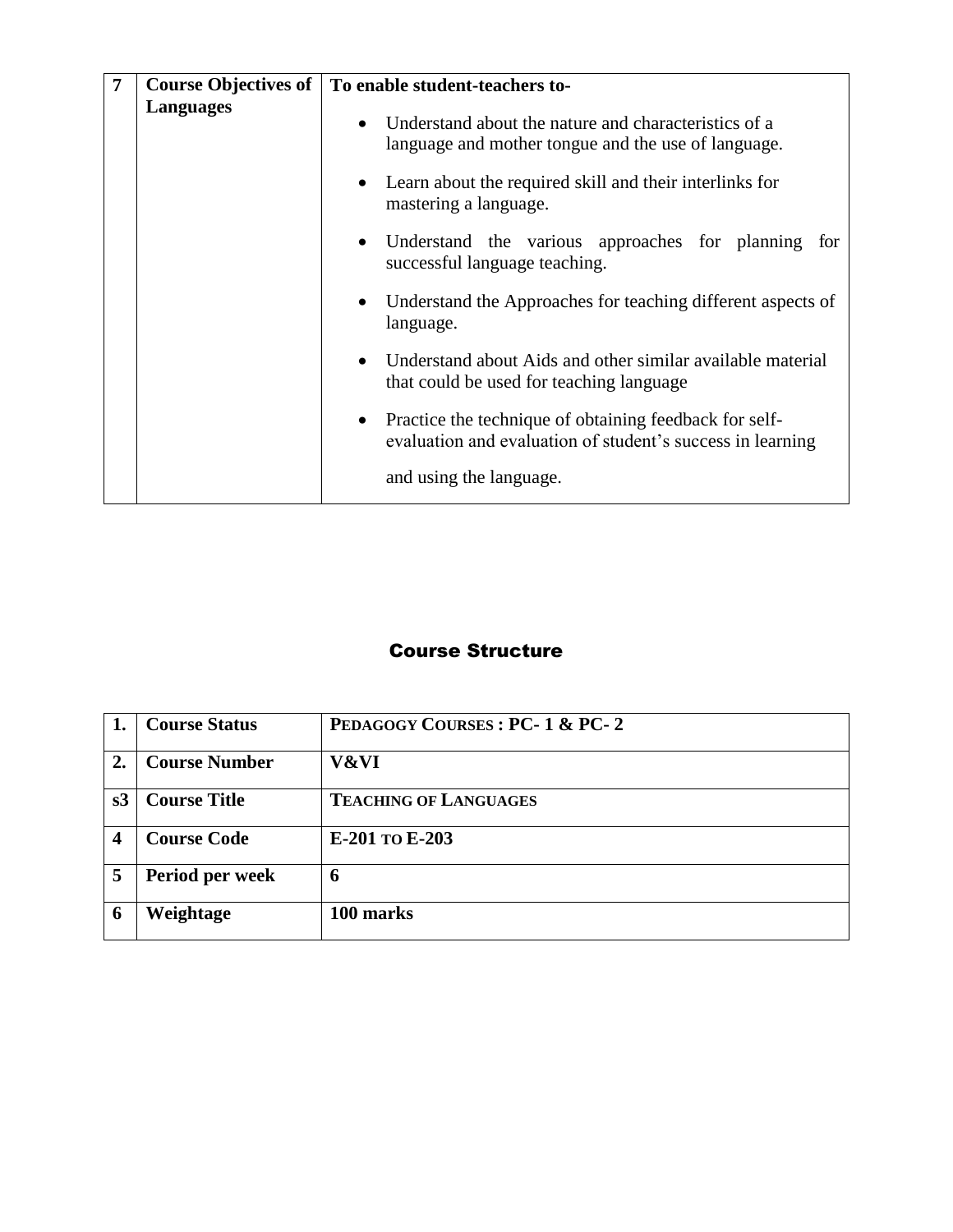| 7 | <b>Course Objectives of</b> | To enable student-teachers to-                                                                                                    |
|---|-----------------------------|-----------------------------------------------------------------------------------------------------------------------------------|
|   | <b>Languages</b>            | Understand about the nature and characteristics of a<br>language and mother tongue and the use of language.                       |
|   |                             | Learn about the required skill and their interlinks for<br>mastering a language.                                                  |
|   |                             | Understand the various approaches for planning for<br>successful language teaching.                                               |
|   |                             | Understand the Approaches for teaching different aspects of<br>language.                                                          |
|   |                             | Understand about Aids and other similar available material<br>that could be used for teaching language                            |
|   |                             | Practice the technique of obtaining feedback for self-<br>$\bullet$<br>evaluation and evaluation of student's success in learning |
|   |                             | and using the language.                                                                                                           |

|                  | <b>Course Status</b> | Pedagogy Courses : PC-1 & PC -2 |
|------------------|----------------------|---------------------------------|
| $\overline{2}$ . | <b>Course Number</b> | V & VI                          |
| 3                | <b>Course Title</b>  | PEDAGOGY OF SOCIAL SCIENCES     |
|                  | <b>Course Code</b>   | $E-204$                         |
| 5                | Period per week      | 06                              |
|                  | Weightage            | 100 marks                       |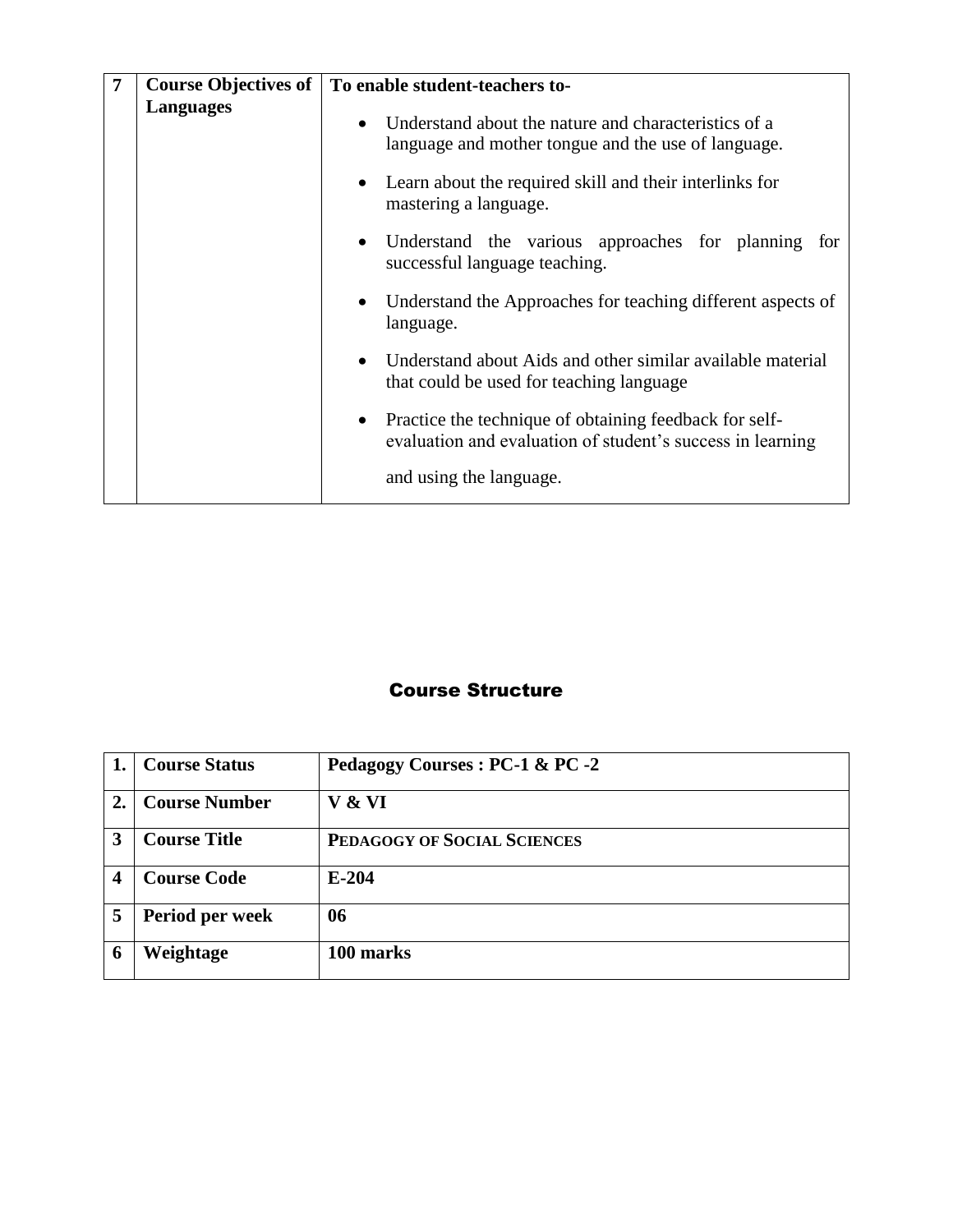| <b>Course Objectives</b> | To enable the student-teachers to-                                                                           |
|--------------------------|--------------------------------------------------------------------------------------------------------------|
|                          | Understand the concept, meaning and scope of social<br>$\bullet$<br>sciences.                                |
|                          | Get acquainted with appropriate methodology as applicable<br>$\bullet$<br>to social sciences.                |
|                          | Prepare unit plan and lesson plan.<br>$\bullet$                                                              |
|                          | Acquire skill in teaching social sciences.<br>$\bullet$                                                      |
|                          | Acquire knowledge of various evaluation procedures and to<br>$\bullet$<br>device effective evaluation tools. |
|                          | Acquire the ability to develop instructional<br>support<br>materials.                                        |

| 1. | <b>Course Status</b>     | PEDAGOGY COURSES: PC1 & PC2                                                                         |
|----|--------------------------|-----------------------------------------------------------------------------------------------------|
| 2. | <b>Course Number</b>     | V & VI                                                                                              |
| 3  | <b>Course Title</b>      | PEDAGOGY OF MATHEMATICS                                                                             |
| 4  | <b>Course Code</b>       | $E-205$                                                                                             |
| 5  | Period per week          | 06                                                                                                  |
| 6  | Weightage                | 100 marks                                                                                           |
| 7  | <b>Course Objectives</b> | To enable the student-teachers to-                                                                  |
|    |                          | Understand and appreciate the uses and significance of<br>mathematics in daily life.                |
|    |                          | successfully various approaches of<br>teaching<br>Learn<br>mathematics and to use them judiciously. |
|    |                          | Know the methods of planning instruction for the classroom.                                         |
|    |                          | Prepare curricular activities as per the needs.                                                     |
|    |                          | Appreciate and organize activities to develop aesthetics of<br>mathematics.                         |
|    |                          | Obtain feedback both about teaching as well as students<br>learning.                                |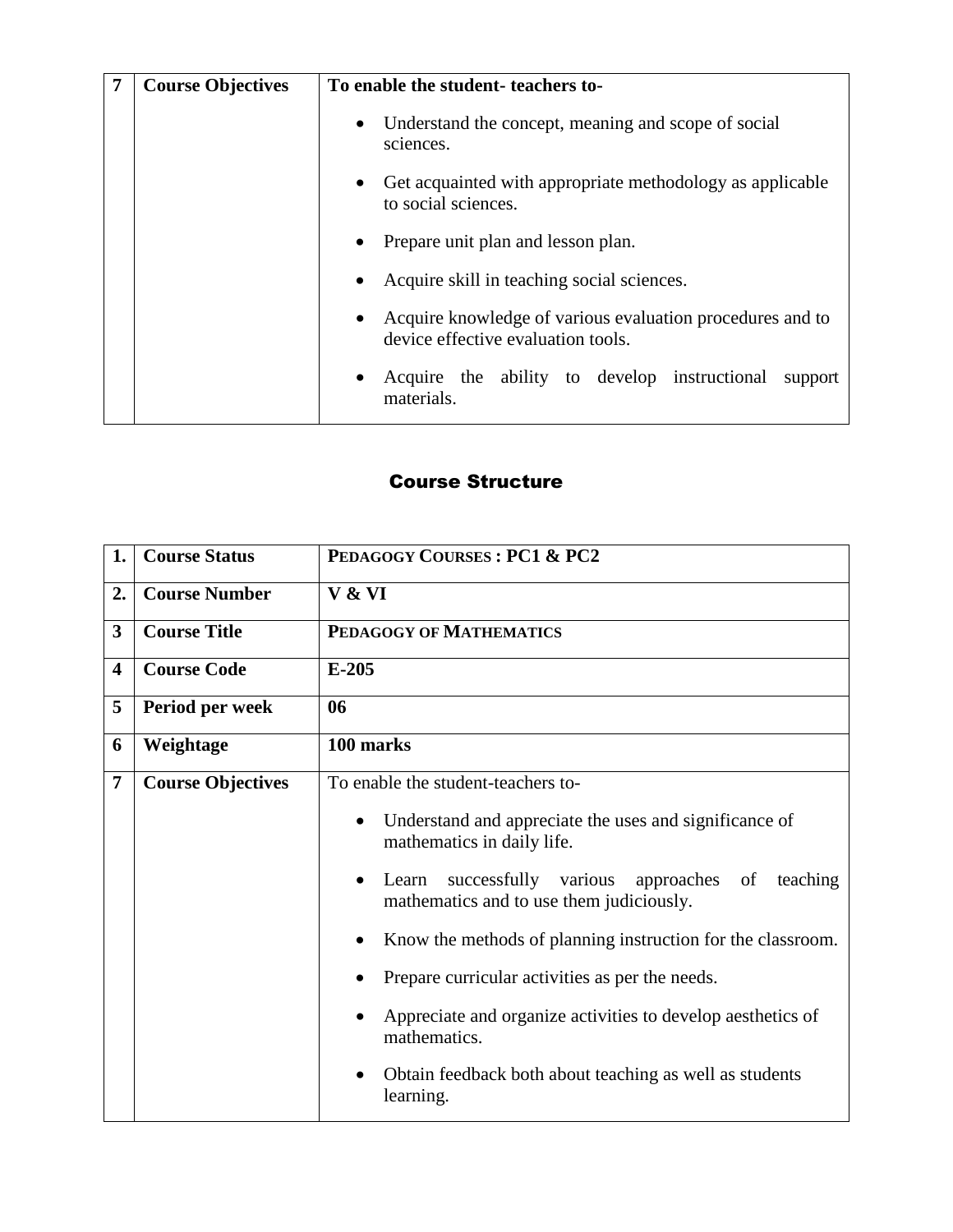| 1.                      | <b>CourseStatus</b>      | PEDAGOGY COURSES: PC1 & PC2                                                                                              |
|-------------------------|--------------------------|--------------------------------------------------------------------------------------------------------------------------|
| 2.                      | <b>Course Number</b>     | V & VI                                                                                                                   |
| 3                       | <b>Course Title</b>      | PEDAGOGY OF PHYSICAL SCIENCES                                                                                            |
| $\overline{\mathbf{4}}$ | <b>Course Code</b>       | $E-206$                                                                                                                  |
| 5                       | Period per week          | 06                                                                                                                       |
| 6                       | Weightage                | 100 marks                                                                                                                |
| $\overline{7}$          | <b>Course Objectives</b> | To enable student-teachers to-                                                                                           |
|                         |                          | Develop a broad understanding of the principles and<br>procedures used in modern physical science education.             |
|                         |                          | Develop their essential skill for practicing modern<br>physical science education.                                       |
|                         |                          | Develop their skills necessary for preparing international<br>accessories.                                               |
|                         |                          | Prepare acceptance lesson models which lay down this<br>procedure to the acceptance for preparing designs for<br>lesson. |
|                         |                          | Manage introduction activity in such a way that the vast<br>majority of the learners attain most of the objectives       |

|    | <b>Course Status</b> | PEDAGOGY COURSES: PC-1 & PC-2   |
|----|----------------------|---------------------------------|
| 2. | <b>Course Number</b> | V & VI                          |
|    | <b>Course Title</b>  | PEDAGOGY OF BIOLOGICAL SCIENCES |
| 4  | <b>Course Code</b>   | $E-207$                         |
| 5  | Period per week      | 06                              |
| 6  | Weightage            | 100 marks                       |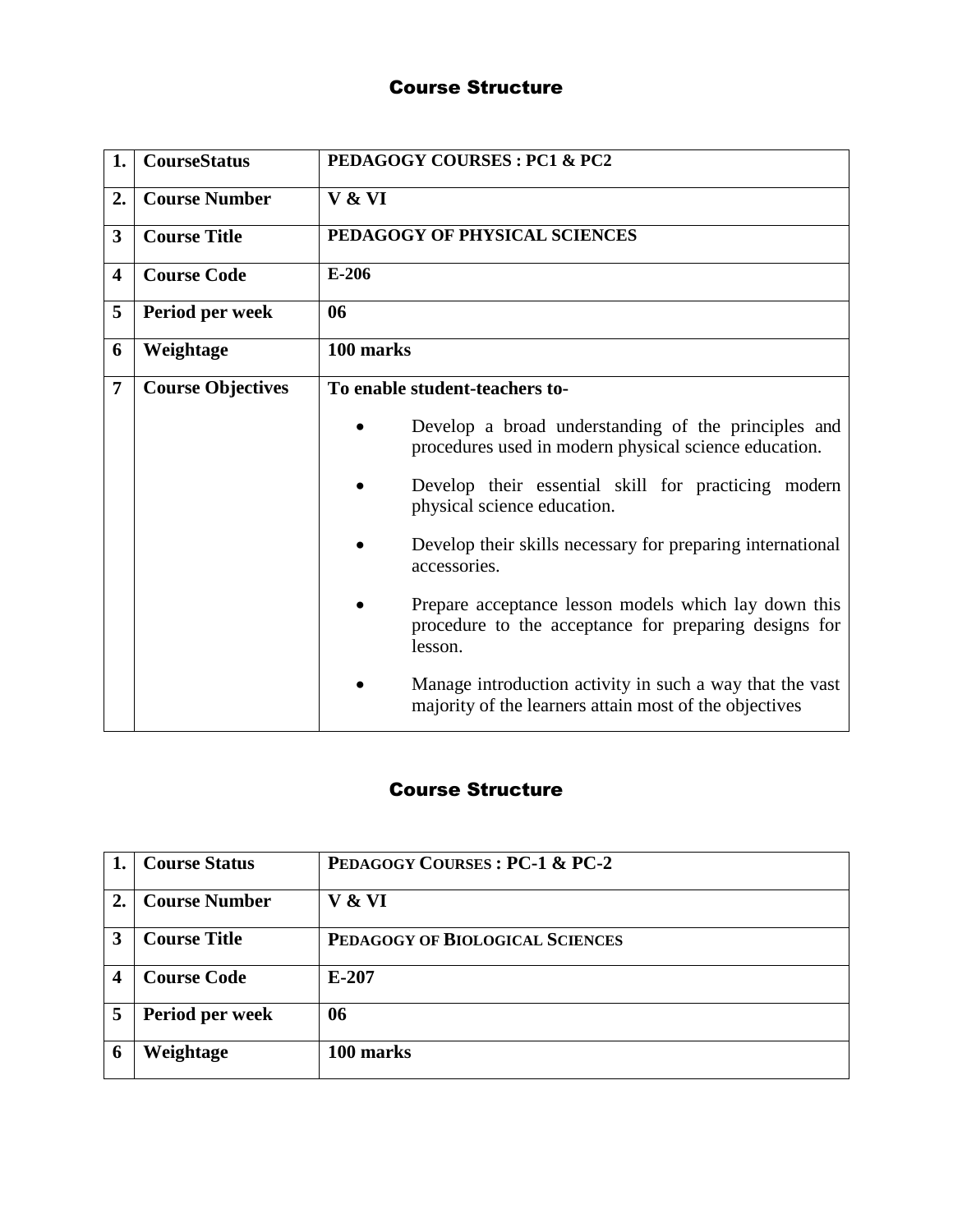| <b>Course Objectives</b> | To enable student-teachers to-                                                                   |
|--------------------------|--------------------------------------------------------------------------------------------------|
|                          | Develop broad understanding of principles and knowledge<br>$\bullet$<br>used in biology science. |
|                          | Develop their essential skills for practicing biological<br>$\bullet$<br>science.                |
|                          | Know various approaches and methods of teaching life<br>$\bullet$<br>science.                    |
|                          | Lesson planning of biological science properly.<br>$\bullet$                                     |
|                          | Prepare tools for evaluation in biological sciences.                                             |

| 1.                      | <b>Course Status</b>     | <b>PEDAGOGY Course: PC-1 &amp; PC-2</b>                                                                                          |
|-------------------------|--------------------------|----------------------------------------------------------------------------------------------------------------------------------|
| 2.                      | <b>Course Number</b>     | V & VI                                                                                                                           |
| 3                       | <b>CourseTitle</b>       | PEDAGOGY OF COMPUTER SCIENCE                                                                                                     |
| $\overline{\mathbf{4}}$ | <b>Course Code</b>       | $E-208$                                                                                                                          |
| 5                       | Period per week          | 06                                                                                                                               |
| 6                       | Weightage                | 100 marks                                                                                                                        |
| 7                       | <b>Course Objectives</b> | To enable student-teachers to -                                                                                                  |
|                         |                          | Develop a broad understanding of the principles and<br>$\bullet$<br>procedures used in computer science education.               |
|                         |                          | Develop their skills necessary for preparing international<br>accessories.                                                       |
|                         |                          | Know the methods of planning instruction for the classroom.                                                                      |
|                         |                          | Learn successfully various methods of teaching computer<br>science and use them judiciously.                                     |
|                         |                          | Manage introduction activity in such a way that the vast<br>$\bullet$<br>majority of the learner attains most of the objectives. |

| 1.   Course Status | PEDAGOGY Course : PC-1 & PC-2 |
|--------------------|-------------------------------|
|                    |                               |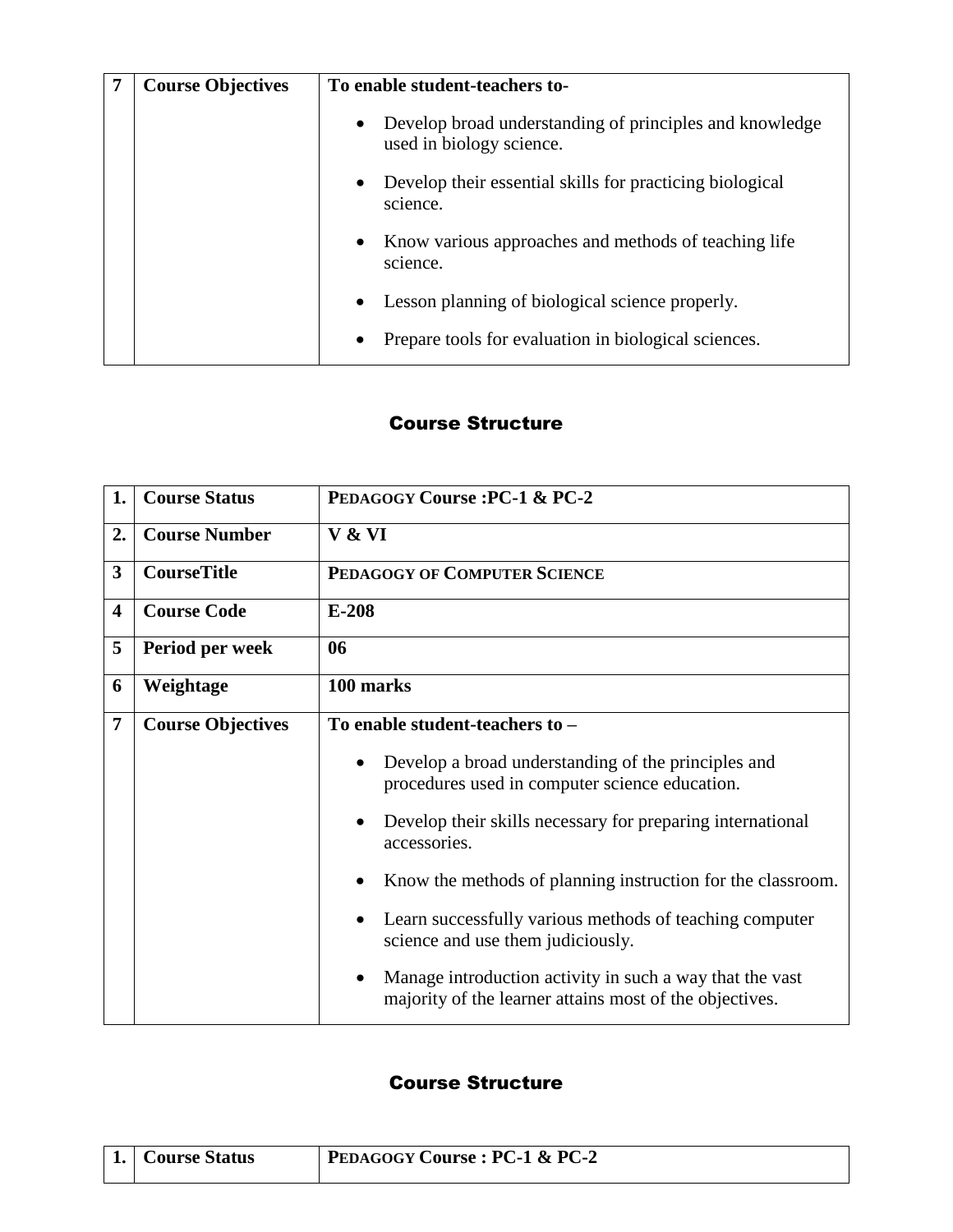| 2.             | <b>Course Number</b>     | V & VI                                                                                                                                                                         |
|----------------|--------------------------|--------------------------------------------------------------------------------------------------------------------------------------------------------------------------------|
| 3              | <b>Course Title</b>      | PEDAGOGY OF HOME SCIENCE                                                                                                                                                       |
| 4              | <b>Course Code</b>       | $E-209$                                                                                                                                                                        |
| 5              | Period per week          | 06                                                                                                                                                                             |
| 6              | Weightage                | 100 marks                                                                                                                                                                      |
| $\overline{7}$ | <b>Course Objectives</b> | To enable student - teachers to-                                                                                                                                               |
|                |                          | Understand the nature and scope of Home Science.                                                                                                                               |
|                |                          | Acquaint with the objectives of teaching Home Science in<br>secondary and higher secondary schools.                                                                            |
|                |                          | Acquire skills in planning a lesson with reference to methods<br>and instructional materials and processing it effectively.                                                    |
|                |                          | Understand the various methods and techniques that can be<br>employed in the teaching of Home Science.                                                                         |
|                |                          | Develop a practical understanding of the technology of<br>teaching Home Science and giving them practice in the use<br>of various aids relating to the technology of teaching. |
|                |                          | Get an insight into the organization of co-curricular<br>activities like Home Science clubs and home science                                                                   |
|                |                          | exhibition.                                                                                                                                                                    |

|    | <b>Course Status</b> | <b>PEDAGOGY Courses: PC-1 &amp; PC-2</b> |
|----|----------------------|------------------------------------------|
| 2. | <b>Course Number</b> | V & VI                                   |
| 3  | <b>Course Title</b>  | <b>PEDAGOGY OF COMMERCE</b>              |
| 4  | <b>Course Code</b>   | $E-210$                                  |
| 5  | Period per week      | 06                                       |
| 6  | Weightage            | 100 marks                                |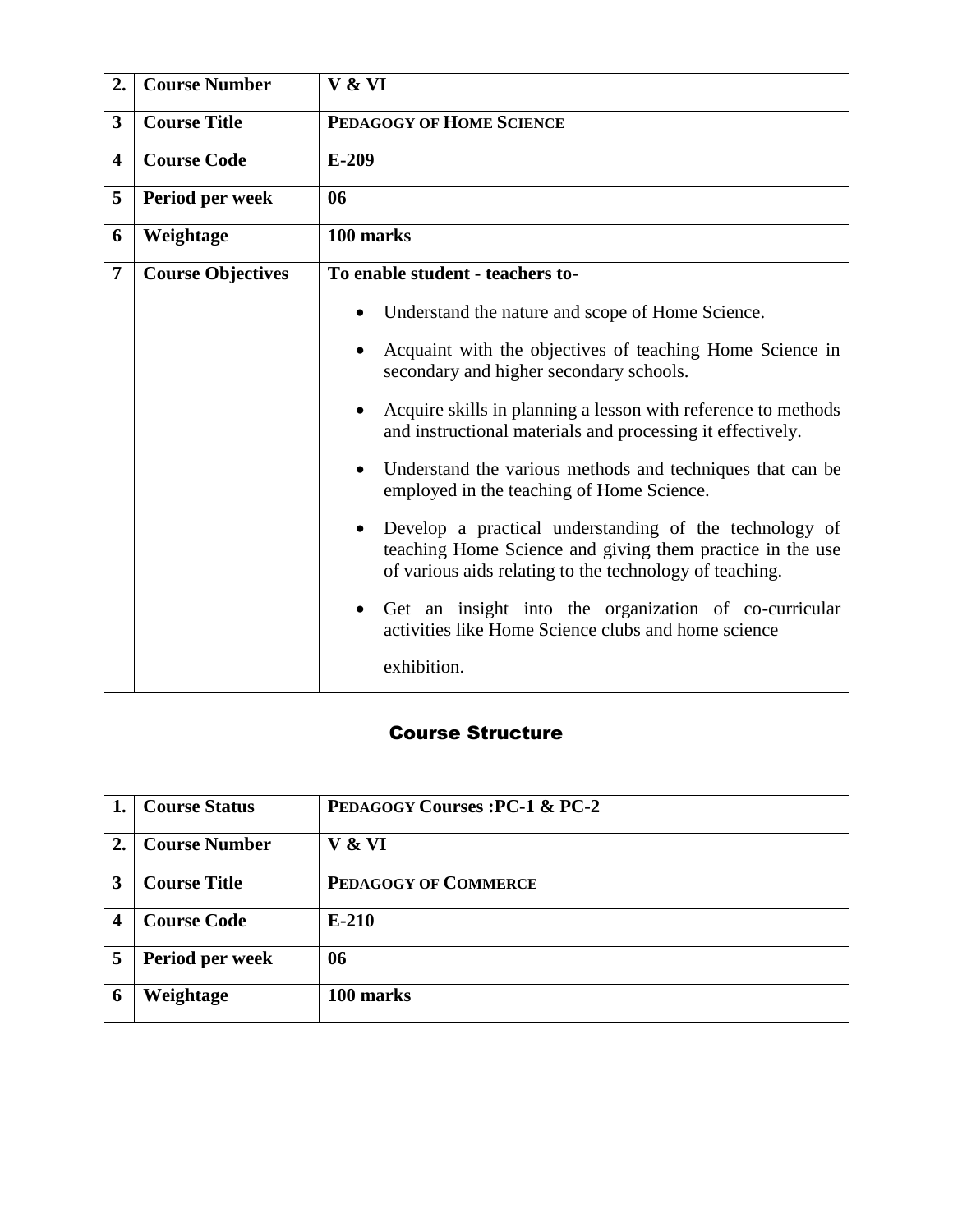| <b>Course Objectives</b> | To enable student - teachers to-                                                                                                                                                        |
|--------------------------|-----------------------------------------------------------------------------------------------------------------------------------------------------------------------------------------|
|                          | • Acquire knowledge of the terms and concepts used in the<br>pedagogical analysis of Commerce and Accountancy                                                                           |
|                          | • Understand lesson planning and evaluation aspects in<br>teaching Commerce and Accountancy                                                                                             |
|                          | • Apply the knowledge in analyzing higher secondary<br>Commerce and Accountancy contents in terms of the<br>techniques and aids for the purpose of teaching Commerce<br>and Accountancy |
|                          | Develop skills in the preparation of lesson plan and<br>construction of evaluation tools using the suitable techniques                                                                  |
|                          | Develop interests in learning recent developments in<br>Commerce and Accountancy                                                                                                        |
|                          | Develop a desirable positive attitude towards the teaching of<br>Commerce and Accountancy.                                                                                              |

| 1.                      | <b>Course Status</b>     | PEDAGOGY COURSE: PC-4 (OPTIONAL COURSE-ANY ONE)                                                                                                                            |
|-------------------------|--------------------------|----------------------------------------------------------------------------------------------------------------------------------------------------------------------------|
| 2.                      | <b>Course Number</b>     | <b>XIII</b>                                                                                                                                                                |
| 3                       | <b>Course Title</b>      | <b>EDUCATIONAL ADMINISTRATION AND MANAGEMENT</b>                                                                                                                           |
| $\overline{\mathbf{4}}$ | <b>Course Code</b>       | E-501                                                                                                                                                                      |
| 5                       | Period per week          | 03                                                                                                                                                                         |
| 6                       | Weightage                | 50 marks                                                                                                                                                                   |
| 7                       | <b>Course Objectives</b> | To enable student-teachers to-                                                                                                                                             |
|                         |                          | Acquaint the student teaches with the concept and concerns<br>$\bullet$<br>of educational administration.                                                                  |
|                         |                          | Develop an understanding of the role of the headmaster and<br>$\bullet$<br>the teacher in school management.                                                               |
|                         |                          | Enable the students to understand to concept at importance<br>$\bullet$<br>of communication and its possible barriers in educational<br>administration.                    |
|                         |                          | Enable the student teacher to critically analyze the<br>$\bullet$<br>administrative scenario in relation to the functioning of the<br>other secondary schools of the area. |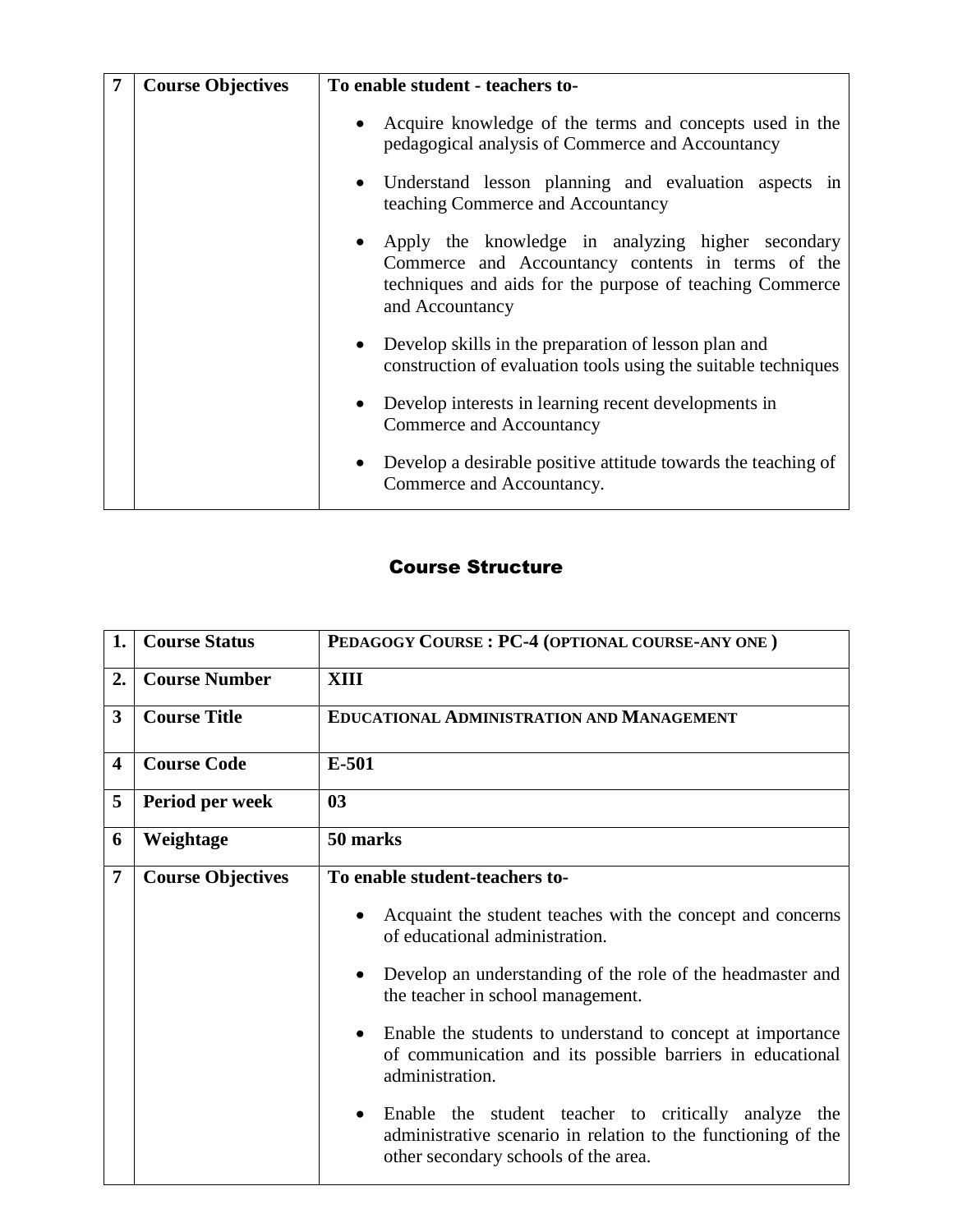|  | • Acquaint the student teacher with the scientific practices of<br>educational management and keep him to apply it in work |
|--|----------------------------------------------------------------------------------------------------------------------------|
|  | situation.                                                                                                                 |
|  |                                                                                                                            |
|  |                                                                                                                            |
|  |                                                                                                                            |
|  |                                                                                                                            |
|  |                                                                                                                            |
|  |                                                                                                                            |

| 1.                      | <b>Course Status</b>     | PEDAGOGY COURSE: PC-4 (OPTIONAL COURSE-ANY ONE)                                                                                        |
|-------------------------|--------------------------|----------------------------------------------------------------------------------------------------------------------------------------|
| 2.                      | <b>Course Number</b>     | XIII                                                                                                                                   |
| 3                       | <b>Course Title</b>      | <b>GUIDANCE AND COUNSELING</b>                                                                                                         |
| $\overline{\mathbf{4}}$ | <b>Course Code</b>       | $E-502$                                                                                                                                |
| 5                       | Period per week          | 03                                                                                                                                     |
| 6                       | Weightage                | 50 marks                                                                                                                               |
| 7                       | <b>Course Objectives</b> | To enable student-teachers to-                                                                                                         |
|                         |                          | Develop an understanding of the need and importance of<br>career information for the pupils.                                           |
|                         |                          | Identify their role and function in locating, collecting,<br>evaluating and disseminating career information for the use<br>of pupils. |
|                         |                          | Develop an understanding of how one's ability, interests and<br>aptitudes are related to world of work.                                |
|                         |                          | Know about the importance of developing the right attitude<br>and values at every stage of education.                                  |
|                         |                          |                                                                                                                                        |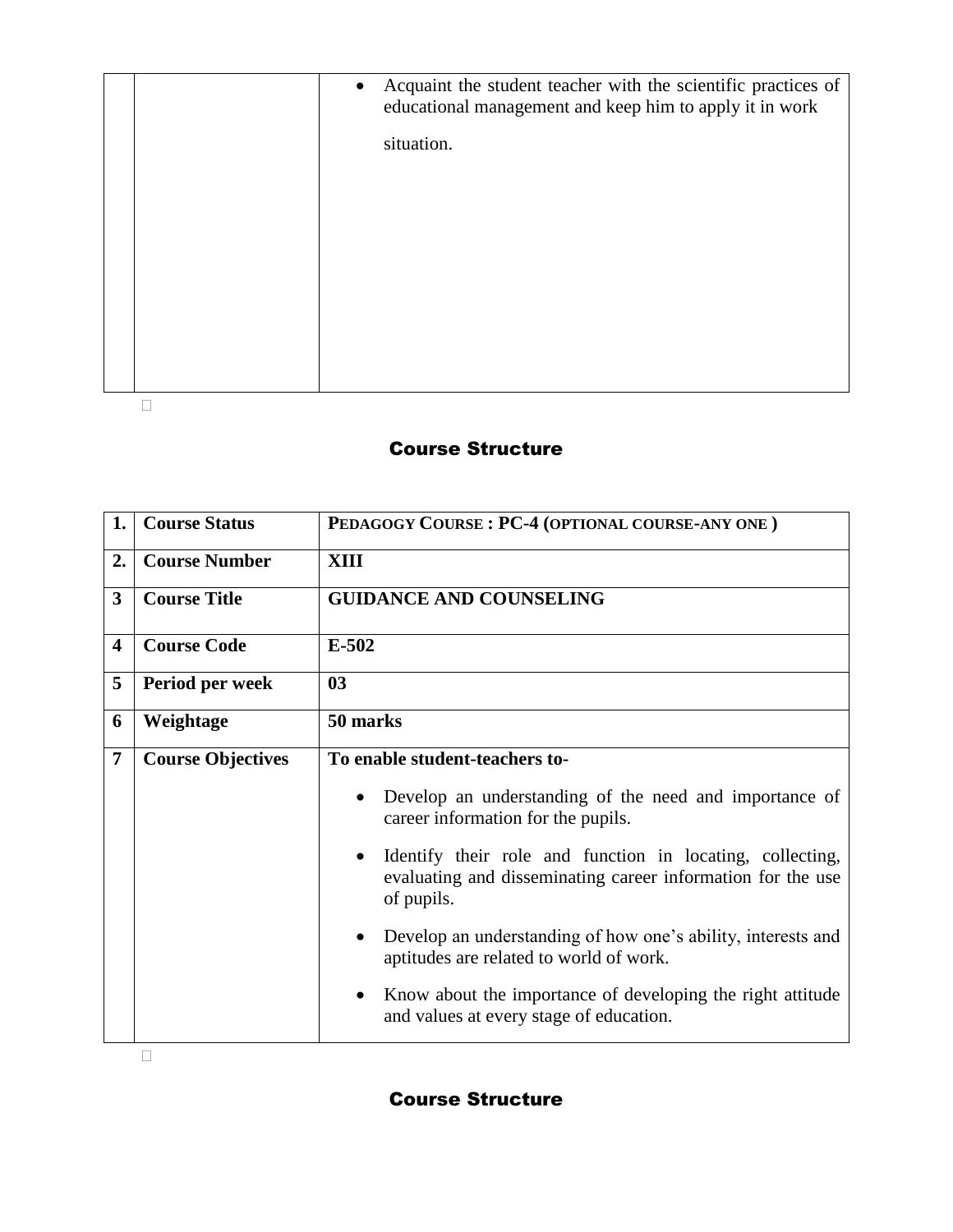| 1.                      | <b>Course Status</b>     | PEDAGOGY COURSE: PC-4 (OPTIONAL COURSE-ANY ONE)                                                                                                               |
|-------------------------|--------------------------|---------------------------------------------------------------------------------------------------------------------------------------------------------------|
| 2.                      | <b>Course Number</b>     | <b>XIII</b>                                                                                                                                                   |
| 3                       | <b>Course Title</b>      | <b>ENVIRONMENT EDUCATION</b>                                                                                                                                  |
| $\overline{\mathbf{4}}$ | <b>Course Code</b>       | $E-503$                                                                                                                                                       |
| 5                       | Period per week          | 0 <sub>3</sub>                                                                                                                                                |
| 6                       | Weightage                | 50 marks                                                                                                                                                      |
| 7                       | <b>Course Objectives</b> | To enable student-teachers to-                                                                                                                                |
|                         |                          | Enable the student teacher understand about the concept of<br>environmental education.                                                                        |
|                         |                          | Develop in the student teacher a sense of awareness about<br>$\bullet$<br>the environmental pollution, and possible hazards and its<br>causes and remedies.   |
|                         |                          | Develop a sense of responsibility towards conservation of<br>environment, bio-diversity and sustainable development.                                          |
|                         |                          | Develop reasonable understanding about the role of school<br>$\bullet$<br>and education in fostering the idea and learning to live in<br>harmony with nature. |
|                         |                          | Enable the students to understand about the<br>various<br>measures available to conserve the environment for                                                  |
|                         |                          | sustaining the development.                                                                                                                                   |

#### $\Box$

|                  | <b>Course Status</b> | PEDAGOGY COURSE: PC4 (OPTIONAL COURSE-ANY ONE) |
|------------------|----------------------|------------------------------------------------|
| $\overline{2}$ . | <b>Course Number</b> | XIII                                           |
| 3                | <b>Course Title</b>  | <b>COMPUTER EDUCATION</b>                      |
| 4                | <b>Course Code</b>   | $E-504$                                        |
| 5                | Period per week      | 0 <sub>3</sub>                                 |
| 6                | Weightage            | 50 marks                                       |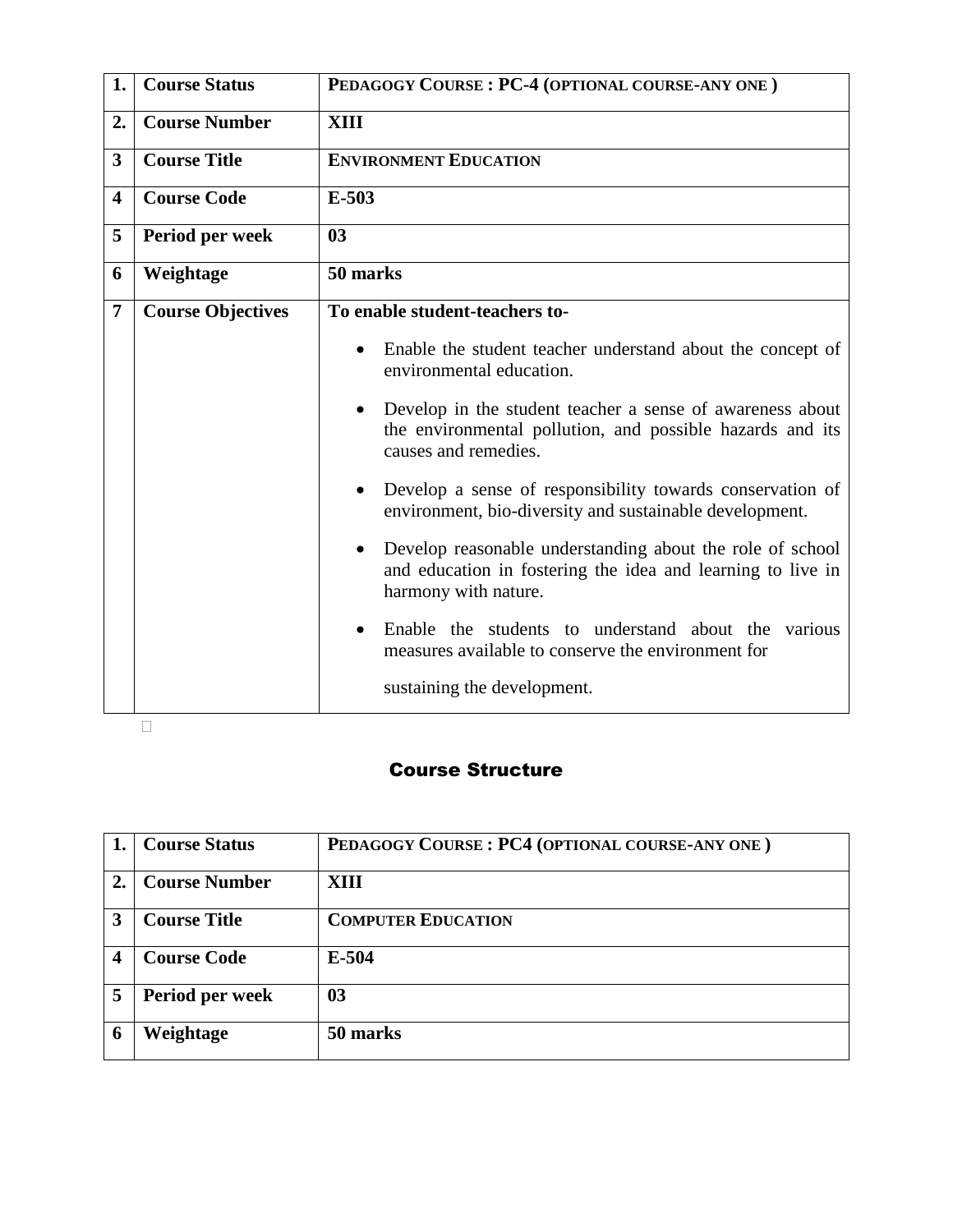| $\overline{7}$ | <b>Course Objectives</b> | To enable student-teachers to-                                                                                                                                              |
|----------------|--------------------------|-----------------------------------------------------------------------------------------------------------------------------------------------------------------------------|
|                |                          | Acquire knowledge of computers, its accessories and<br>٠<br>software.                                                                                                       |
|                |                          | Understand the basics (fundamentals) of preparing a<br>$\bullet$<br>computer.                                                                                               |
|                |                          | Acquire the skills of operating a computer in<br>$\bullet$<br>multifarious activities pertaining to teaching                                                                |
|                |                          | Understand features of MS Office and their operations                                                                                                                       |
|                |                          | Develop skill in using MS-Word, Power points and<br>Spreadsheets.                                                                                                           |
|                |                          | Apply the knowledge gained in respect of to process<br>٠<br>various data of students as well as simple library<br>financial transaction of the school.                      |
|                |                          | Appreciate the value of CAI/CML packages on optional<br>$\bullet$<br>subjects and use them in class room instruction.                                                       |
|                |                          | Acquire skill in accessing World Wide Web and Internet<br>٠<br>and global accessing of information.<br>integrate<br>technology in to classroom teaching learning strategies |
|                |                          | Develop a broad understanding of the principles and<br>$\bullet$<br>procedures used in computer education.                                                                  |
|                |                          |                                                                                                                                                                             |

|                  | <b>Course Status</b> | PEDAGOGY COURSE: PC-4 (OPTIONAL COURSE-ANY ONE) |
|------------------|----------------------|-------------------------------------------------|
| $\overline{2}$ . | <b>Course Number</b> | XIII                                            |
| $\mathbf{3}$     | <b>Course Title</b>  | HEALTH, PHYSICAL EDUCATION & YOG                |
|                  | <b>Course Code</b>   | $E-505$                                         |
| 5                | Period per week      | 0 <sub>3</sub>                                  |
|                  | Weightage            | 50 marks                                        |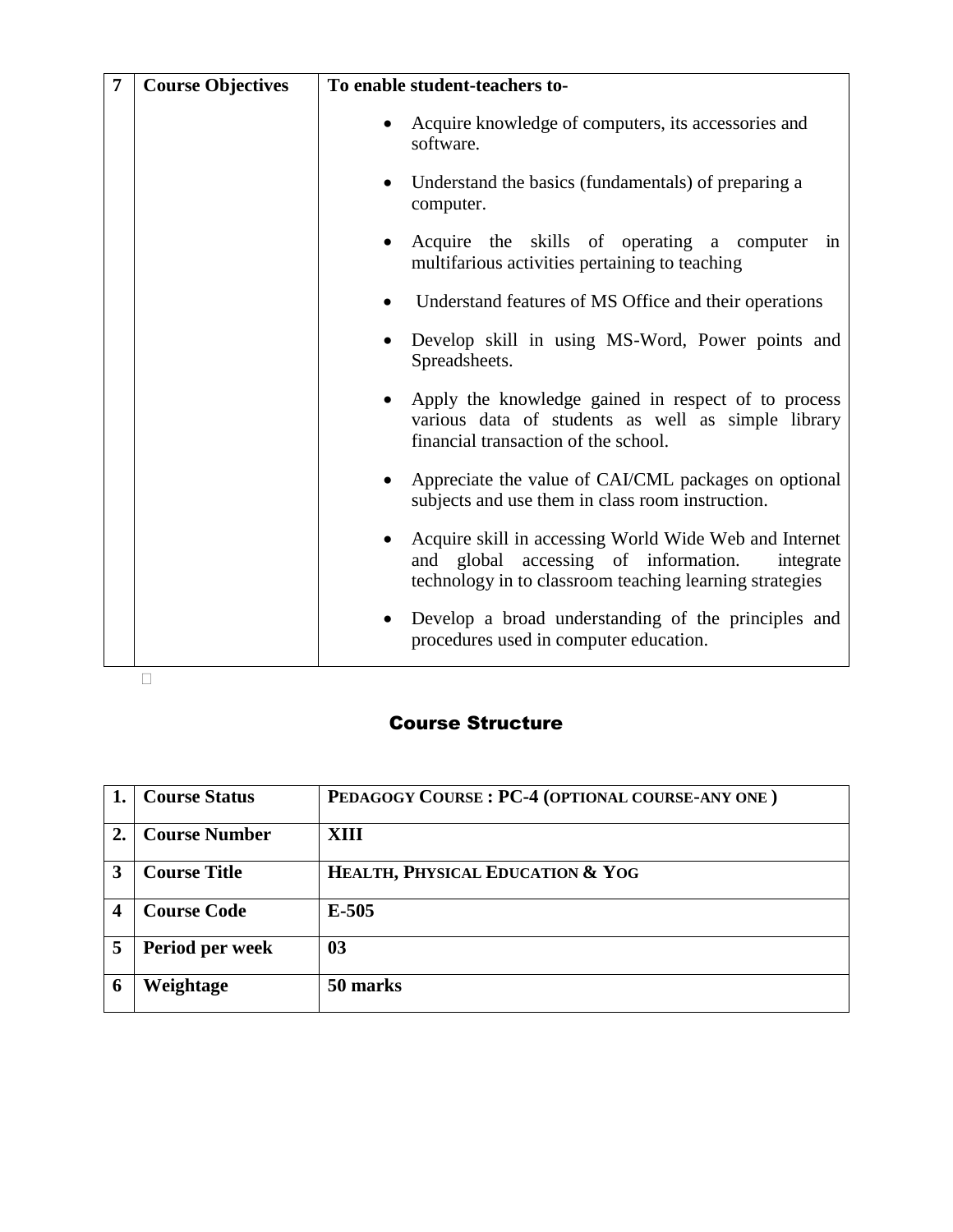| <b>Course Objectives</b> | To enable student-teachers to-                                                                                                      |
|--------------------------|-------------------------------------------------------------------------------------------------------------------------------------|
|                          | Introduce the student teacher with the concept of holistic<br>$\bullet$<br>health and various dimension and determinants of health. |
|                          | Acquaint them to school health programmed its importance.                                                                           |
|                          | Sensitize the student teacher towards physical fitness $\&$ its<br>importance.                                                      |
|                          | Help them acquire the skills for assessment of physical<br>fitness.                                                                 |
|                          | Introduce them to the philosophical bases of Yoga.                                                                                  |
|                          | Understand the process of stress management through Yoga<br>education.                                                              |
|                          | Acquire the knowledge of techniques of performing<br>yogasana and develop the skill for the same.                                   |

| 1.                      | <b>Course Status</b>     | PEDAGOGY COURSE: PC-4 (OPTIONAL COURSE-ANY ONE)        |
|-------------------------|--------------------------|--------------------------------------------------------|
| 2.                      | <b>Course Number</b>     | XIII                                                   |
| 3                       | <b>Course Title</b>      | <b>LIFE STYLE MANAGEMENT</b>                           |
| $\overline{\mathbf{4}}$ | <b>Course Code</b>       | E-506                                                  |
| 5                       | Period per week          | 03                                                     |
| 6                       | Weightage                | 50 marks                                               |
| 7                       | <b>Course Objectives</b> | To enable student-teachers to-                         |
|                         |                          | Identify their lifestyles<br>$\bullet$                 |
|                         |                          | Manage the challenges of day to day life.<br>$\bullet$ |
|                         |                          | Developing a successful personality.<br>$\bullet$      |

 $\Box$ 

## EPC 1: Strengthening Language Proficiency

## (Code: E-702)

Language is the medium for comprehending ideas, for reflection and thinking, as well as for expression and communication. Enhancing one's capacity in language proficiency is thus a vital need of student-teachers irrespective of the subject area that they are going to teach.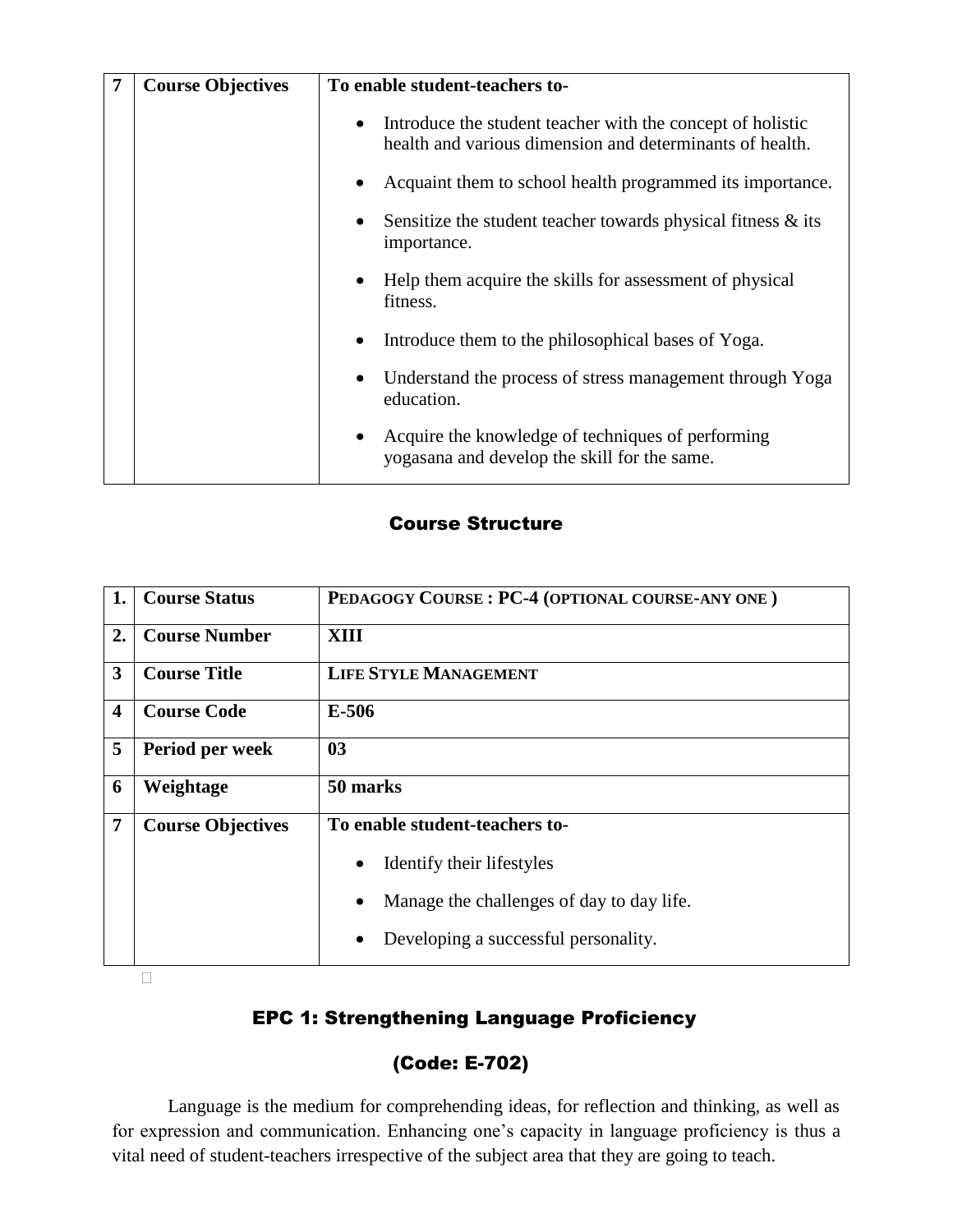#### **Objectives: To enable student-teachers to-**

- Strengthen the ability to read correctly
- Strengthen the ability to pronunciate
- Strengthen the ability to write correctly
- Strengthen the ability to communicate correctly

## EPC 2: Art and Aesthatics

### (Code: E-702)

The need to integrate arts education in the formal schooling of our students is to retain our unique cultural identity in all its diversity and richness. The National curriculum Framework (2005) reminds us that the school curriculum must integrate various domains of knowledge with a deep relationship between head, heart &hand so that the curriculum encompasses all and is not separated from the co-curricular or extra-curricular.

#### **Objectives: To help student-teachers to-**

- Gain direct experiences
- Develop motor skill
- Make students believe in the dignity of labour
- To nurture children's creativity and aesthetic sensibilities.

## EPC 3: Reading and Reflecting on Texts

## (Code: E-702)

This course will serve as a foundation to enable student-teachers to read and respond to a variety of texts in different ways depending on the purposes of reading, like-personal or creative or critical or all of these.

#### **Objectives: To enable student-teachers to-**

- $\bullet$  Develop study habits
- Develop skill of reading &writing
- Develop skill of summarization
- Develop skill of note-taking.

## EPC 4: Understanding of ICT

## (Code: E-704)

Preparing teachers to use technology in a classroom is an important step of ICT enabled education in the country. This course will focus on moving beyond computer literacy and ICT aided learning, to help student-teachers interpret and adabt ICTs in the teaching-learning process.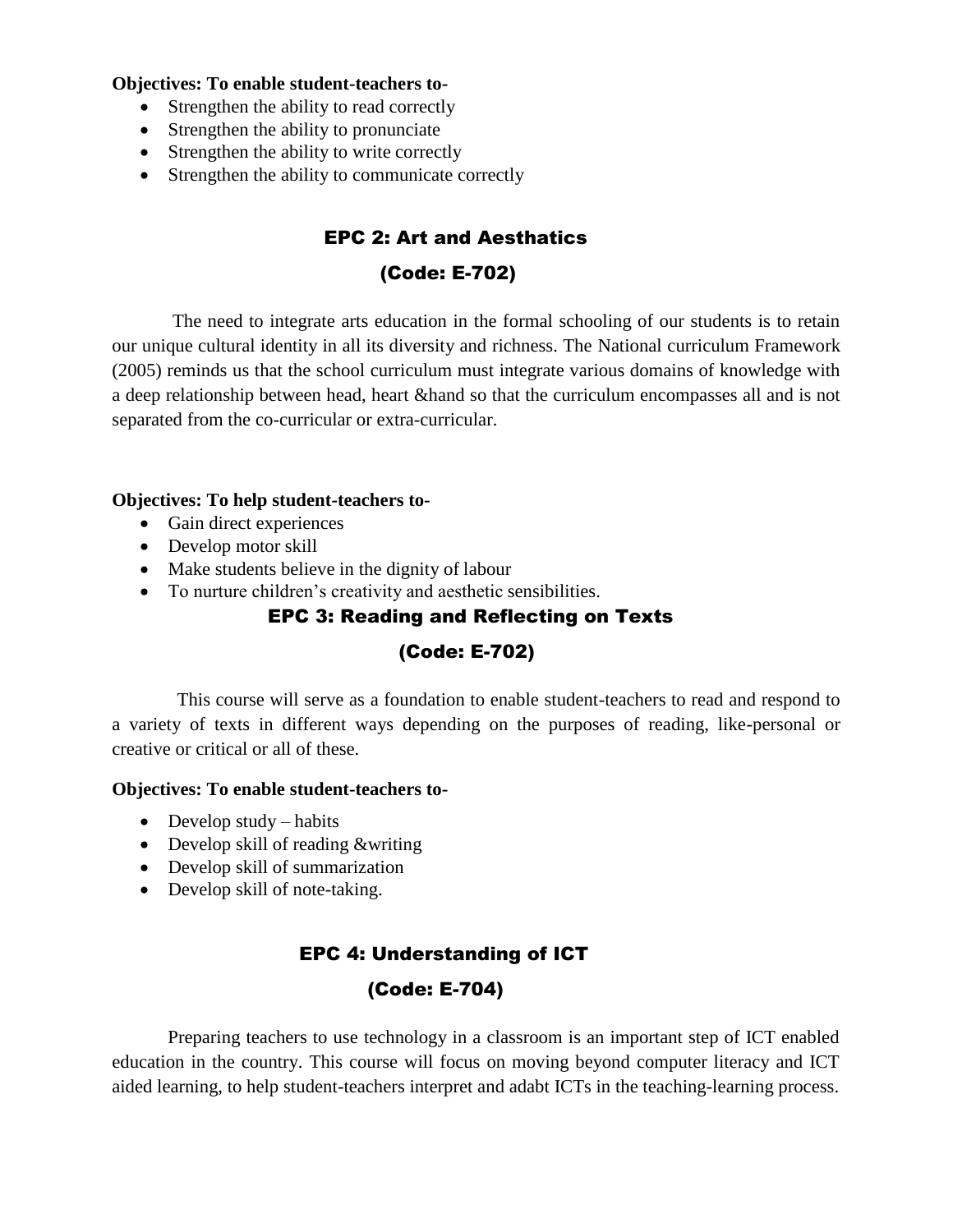#### **Objectives: To enable student-teachers to-**

- Have a basic familiarity with computers
- Understand & appreciate ICT as an effective learning tool for learners
- Understand ICT as an emormous functional support to teachers.

## EPC 5: Scouting and Guiding

## (Code : E-704)

This is an international programme to develop social-sensitivity and to make students dutiful towards the nation  $\&$  the world so that they may serve the humanity.

#### **Objectives: To enabler student-teachers to-**

- Develop the characteristics of good citizenship.
- Develop world Peace.
- Develop two feeling of dignity of labour.
- □ Make students self-reliant
- $\Box$  Develop the physical, mental & spirtual powers.

## EPC 6: Working with Community (Code: E-704)

This programme gives opportunity to attach with and to solve the problems of the community to make the student-teachers sensitive and aware about the society.

#### **Objectives: To enable student-teachers to-**

- Develop social-sensitivity among student-teachers
- Develop sympathy with the poor and the people below-poverty-line.
- Develop awareness about the environment.
- To have the positive attitude toward the neglected class.

## PC 5: Preparation To Function as a Teacher(TeachingSkills) (E-701)

During the first year, the teacher-preparation programme will offer the training amounting to a minimum of 5 weeks. This will include:

- **One week workshop on Lesson-Planning** based on constructivistic apporach (Covering different aspects like theory of lesson-planning, questioning, Defective Questions, Developing Question, How to put Question, How to receive Answers, Discipline, Role of Eye-control, etc.).
- One week workshop on 'Micro-Teaching' (at least 5 teaching skills will be mastered in each Pedagogy course like-Introduction, Reinforcement, Probing Question, Stimulus Variation, Explaining etc.).
- One week Practice-Teaching in Simulated condition in each Pedagogy course. During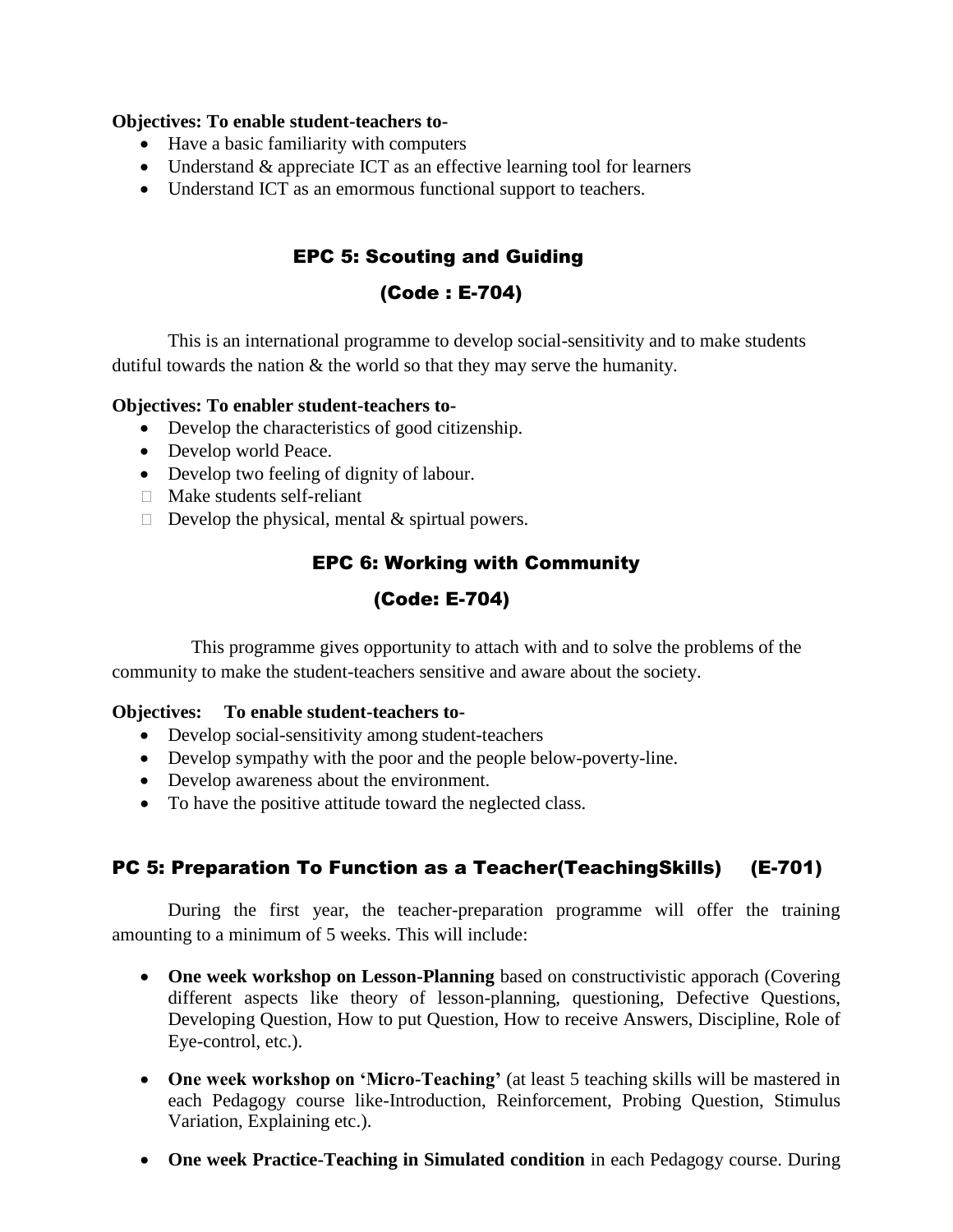this phase every student-teacher will **teach at least 5 lessons**. These lessons will be observed by subject-supervisors

 **Two week Practice-Teaching in Real-Class room situation in a school**. For it, the student-teachers will be attached to a particular school as 'School Attachment', where they will deliver their lessons. During this phase every student-teacher will **teach at least 25 lessons**. These lessons will be observed by peers as well as by subject-supervisors daily, which will provide them feedback for the modification of their behavior.

This shorter period is to provide the student-teachers adequate exposure to have a 'feel' of dealing with teaching-learning. It will help him/her to develop the basic teaching skill required to deal with students effectively in classroom.

#### PC6: School Internship(Teaching Competence) (E-703)

In the second year, there shall be a minimum of 16 weeks of intensive engagement with the school in the form of School Internship. For this, the student-teachers will go for 'School Placement', during which their role in the school is something like an apprentice and they shall work as a regular teacher & participate in all the school activities including planning, teaching and assessment, interacting with school-teachers, & children to understand the school in totality its philosophy & aims, organization and management, the life of a teacher, the needs of the physical, mental and emotional development of children. They will be engaged in school functioning in all its aspects in consultation with the School-mentor, like-

- Participating in various 'out-of-class room' activities in school.
- Organizing events eg., cultural activities, debates, games, quiz, essay-competition, drama, etc.
- Preparation of School calendar, time-table, assessment schedule, evaluation tools etc.
- Preparing a suggested comprehensive plan of action for some aspect of school improvement.

School-Internship shall be designed to lead to the development of 'Teaching Competence of a professional, teacher dispositions and sensitivity.

During internship, student-teachers will be provided opportunities to teach in government and private schools with systematic support and feedback from the faculty. During